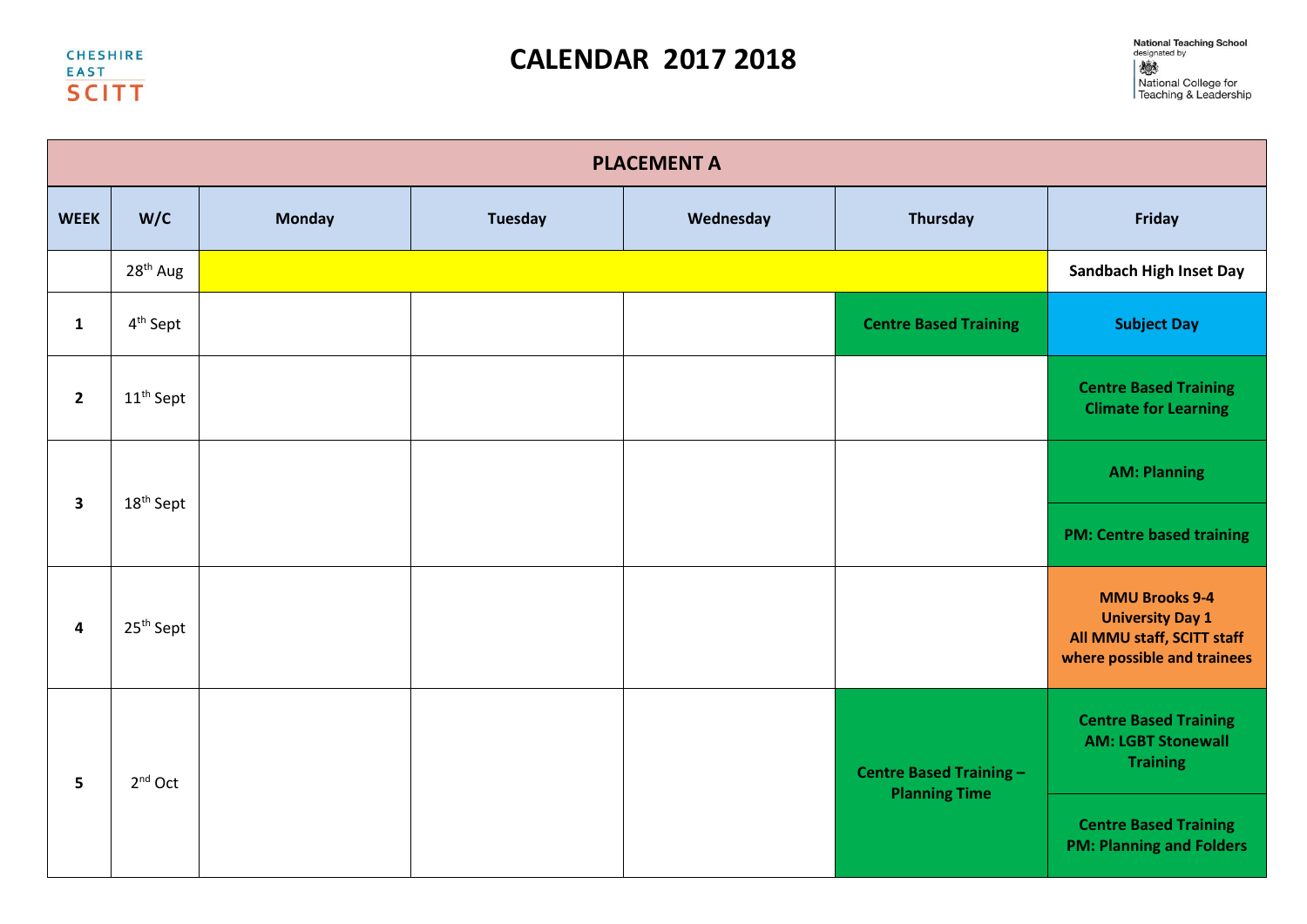| <b>WEEK</b>             | W/C                                                                                  | <b>Monday</b>                                                                          | <b>Tuesday</b> | Wednesday                      | Thursday                                                     | Friday                                                                              |  |
|-------------------------|--------------------------------------------------------------------------------------|----------------------------------------------------------------------------------------|----------------|--------------------------------|--------------------------------------------------------------|-------------------------------------------------------------------------------------|--|
| 6                       | 9 <sup>th</sup> Oct                                                                  |                                                                                        |                |                                |                                                              | <b>Subject Day</b>                                                                  |  |
| $\overline{\mathbf{z}}$ | $16th$ Oct                                                                           |                                                                                        |                |                                | <b>MMU Brooks 9 - 4</b><br><b>University Day 2</b>           | <b>AM: Subject Day</b>                                                              |  |
|                         |                                                                                      |                                                                                        |                |                                | All MMU staff, SCITT staff<br>where possible and<br>trainees | <b>PM: Centre based training:</b><br><b>Resilience</b>                              |  |
| 8                       | HALF TERM 23rd October to 27 <sup>th</sup> October 2017<br>(except HCCS)<br>23rd Oct |                                                                                        |                |                                |                                                              | <b>HCCS trainees to attend</b><br><b>Centre based training</b>                      |  |
|                         |                                                                                      |                                                                                        |                |                                |                                                              |                                                                                     |  |
| 8                       | 30th Oct                                                                             | HALF TERM 30 <sup>th</sup> OCTOBER 2017 - 3 <sup>rd</sup> NOVEMBER 2017<br><b>HCCS</b> |                |                                |                                                              |                                                                                     |  |
|                         |                                                                                      | <b>Placement School</b>                                                                |                |                                |                                                              |                                                                                     |  |
|                         | 6 <sup>th</sup> Nov                                                                  |                                                                                        |                | Mid-term                       |                                                              | <b>AM: Subject Day</b>                                                              |  |
| 9                       |                                                                                      | <b>Hand in Draft Part 1 Current</b><br><b>Issues</b>                                   |                | <b>Review 1</b><br>due with SM |                                                              | <b>Centre Based Training</b><br><b>Triangulation Meeting for</b><br><b>Review 1</b> |  |
| 10                      | 13 <sup>th</sup> Nov                                                                 |                                                                                        |                |                                |                                                              | <b>Centre Based Training</b><br><b>AM: Revisiting Behaviour</b>                     |  |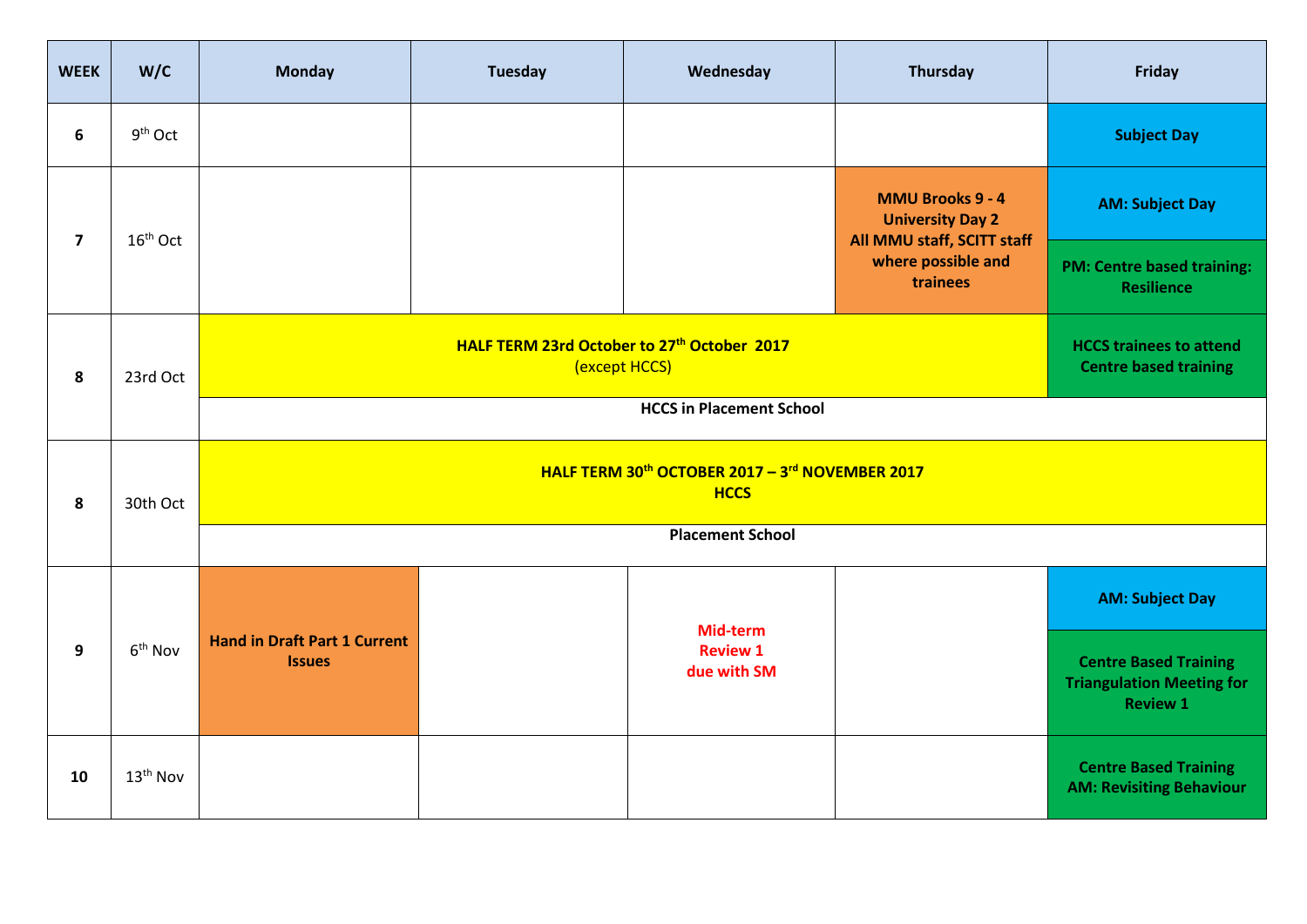| <b>WEEK</b> | W/C                              | <b>Monday</b>                                    | <b>Tuesday</b> | Wednesday | Thursday                                                                                                                       | Friday                                                                                     |
|-------------|----------------------------------|--------------------------------------------------|----------------|-----------|--------------------------------------------------------------------------------------------------------------------------------|--------------------------------------------------------------------------------------------|
| 11          | 13 <sup>th</sup> Nov<br>(cont'd) |                                                  |                |           |                                                                                                                                | <b>Centre Based Training</b><br><b>PM: Assessment for</b><br><b>Learning</b>               |
| 12          | 20 <sup>th</sup> Nov             |                                                  |                |           |                                                                                                                                | <b>Subject Day</b>                                                                         |
|             |                                  |                                                  |                |           |                                                                                                                                | <b>AM: Planning</b>                                                                        |
| 13          | 27 <sup>th</sup> Nov             |                                                  |                |           |                                                                                                                                | <b>Centre Based Training</b><br>PM: Inclusion,<br>disadvantaged, low ability,<br>LAC, boys |
| 14          | 4 <sup>th</sup> Dec              |                                                  |                |           | <b>MMU Brooks - 9 - 4</b><br><b>University Day 3</b><br>All MMU staff, SCITT staff<br>where possible and<br>trainees to attend | <b>Centre Based Training</b><br><b>AM: Role of the TA</b>                                  |
|             |                                  |                                                  |                |           |                                                                                                                                | <b>Centre Based Training</b><br><b>PM: SEND and Inclusion</b>                              |
|             |                                  | <b>HCCS</b>                                      |                |           |                                                                                                                                | <b>Centre Based Training</b><br><b>AM: Applying for jobs</b>                               |
| 15          | $11^{\text{th}}$ Dec             | <b>Tutorial session</b><br><b>With MMU tutor</b> |                |           |                                                                                                                                | <b>Centre Based Training</b><br><b>PM: Active Learning</b><br><b>Strategies</b>            |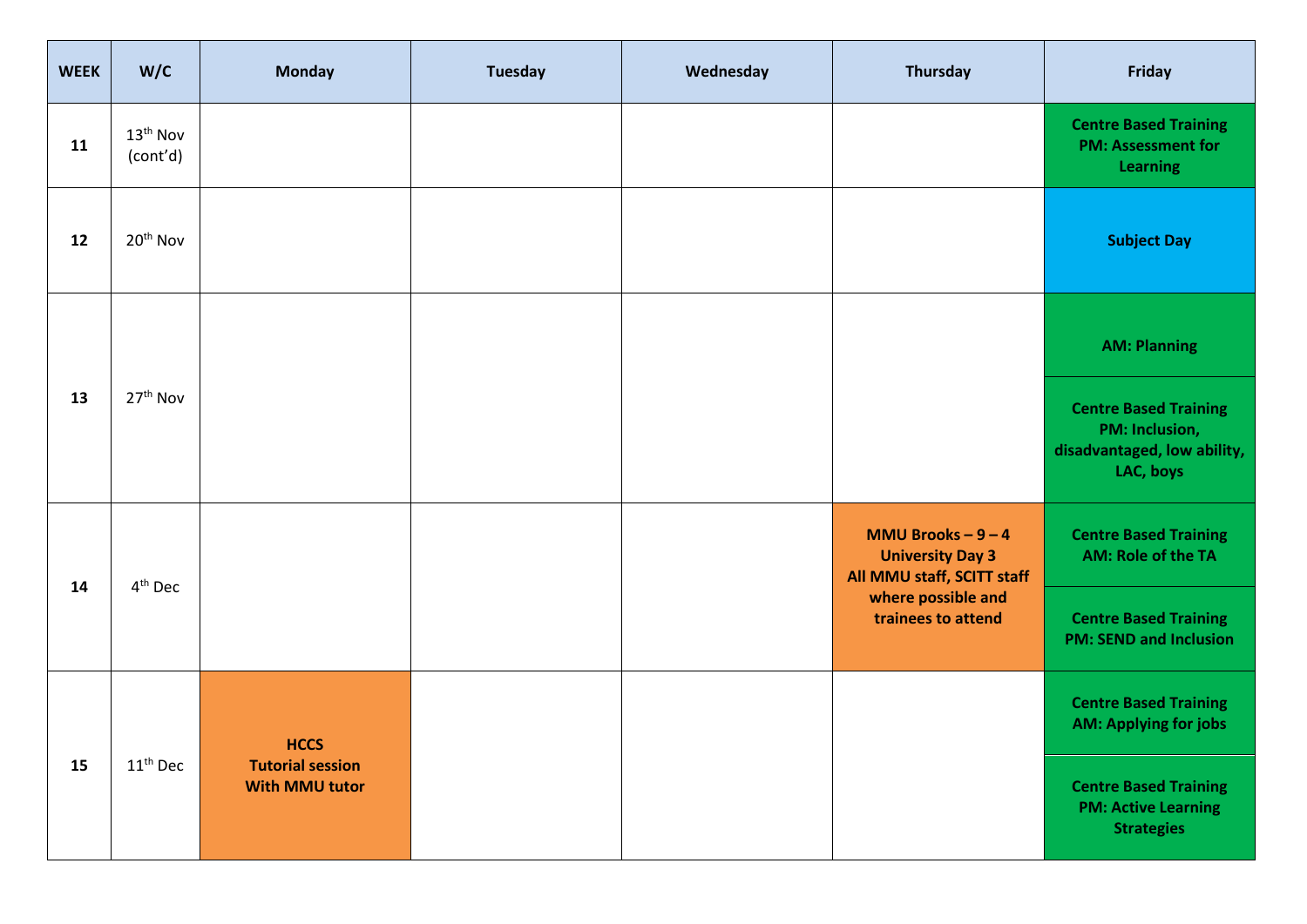| <b>WEEK</b> | W/C        | <b>Monday</b>                                                                                                                                                                                                                                  | Tuesday | Wednesday | Thursday | Friday                                                    |  |
|-------------|------------|------------------------------------------------------------------------------------------------------------------------------------------------------------------------------------------------------------------------------------------------|---------|-----------|----------|-----------------------------------------------------------|--|
| 16          | $18th$ Dec | <b>End of Term</b><br><b>Review 2 due</b>                                                                                                                                                                                                      |         |           |          | <b>CLOSE FOR CHRISTMAS</b><br><b>FRIDAY 22nd DECEMBER</b> |  |
| 17          | $25th$ Dec | CHRISTMAS HOLIDAYS 23rd DECEMBER 2017 - 7 <sup>th</sup> JANUARY 2018<br><b>NB: Christmas holidays vary in the Alliance Schools.</b><br>You must look on the school website and in the handbook which will confirm your start and finish dates. |         |           |          |                                                           |  |

**In term one there is a flexible day or two half days where the ITT Subject Specialist Lead will visit/observe the trainees**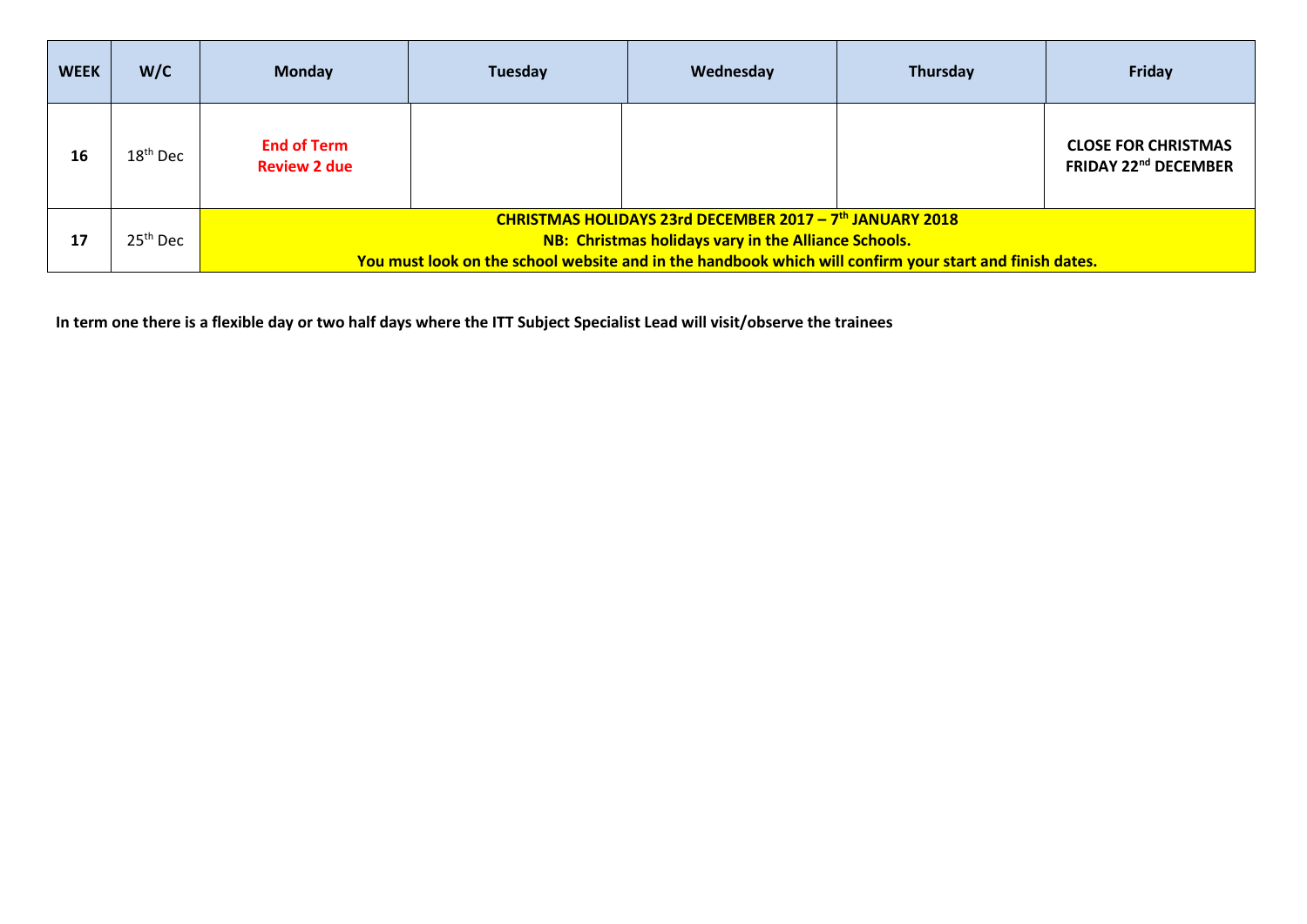| <b>WEEK</b> | W/C                  | <b>Monday</b>                                      | <b>Tuesday</b>           | Wednesday                | Thursday                                       | Friday                                                                                                          |
|-------------|----------------------|----------------------------------------------------|--------------------------|--------------------------|------------------------------------------------|-----------------------------------------------------------------------------------------------------------------|
| 18          | $8th$ Jan            | <b>Primary Conference</b>                          | <b>Primary Placement</b> | <b>Primary Placement</b> | <b>Primary Placement</b>                       | <b>Primary Placement</b>                                                                                        |
| 19          | $15th$ Jan           | <b>Deadline for all Job</b><br><b>Applications</b> |                          |                          | <b>Subject Day in school</b>                   | <b>Centre Based Training</b><br><b>Mock interview and</b><br>planning day                                       |
| 20          | 22 <sup>nd</sup> Jan |                                                    |                          |                          |                                                | <b>Centre Based Training</b><br><b>Lesson Study</b><br>Webinar                                                  |
|             |                      |                                                    |                          |                          |                                                | <b>Online Licensing</b><br>$2pm-3pm$                                                                            |
| 21          | 29 <sup>th</sup> Jan | <b>Hand in part 2 current</b><br><b>issues</b>     |                          |                          |                                                | <b>MMU Brooks - 9-4</b><br><b>University Day 4 All MMU</b><br>staff, SCITT staff where<br>possible and trainees |
|             |                      |                                                    |                          |                          |                                                | <b>Subject Day</b><br><b>AM: Implementing Lesson</b><br><b>Study</b>                                            |
| 22          | 5 <sup>th</sup> Feb  |                                                    |                          |                          | <b>End of Placement</b><br><b>Review 3 due</b> | <b>PM: Subject Specific</b><br><b>Online Licensing</b>                                                          |
|             |                      |                                                    |                          |                          |                                                | <b>Centre Based Training</b><br><b>Triangulation Meeting for</b><br><b>Review 3</b>                             |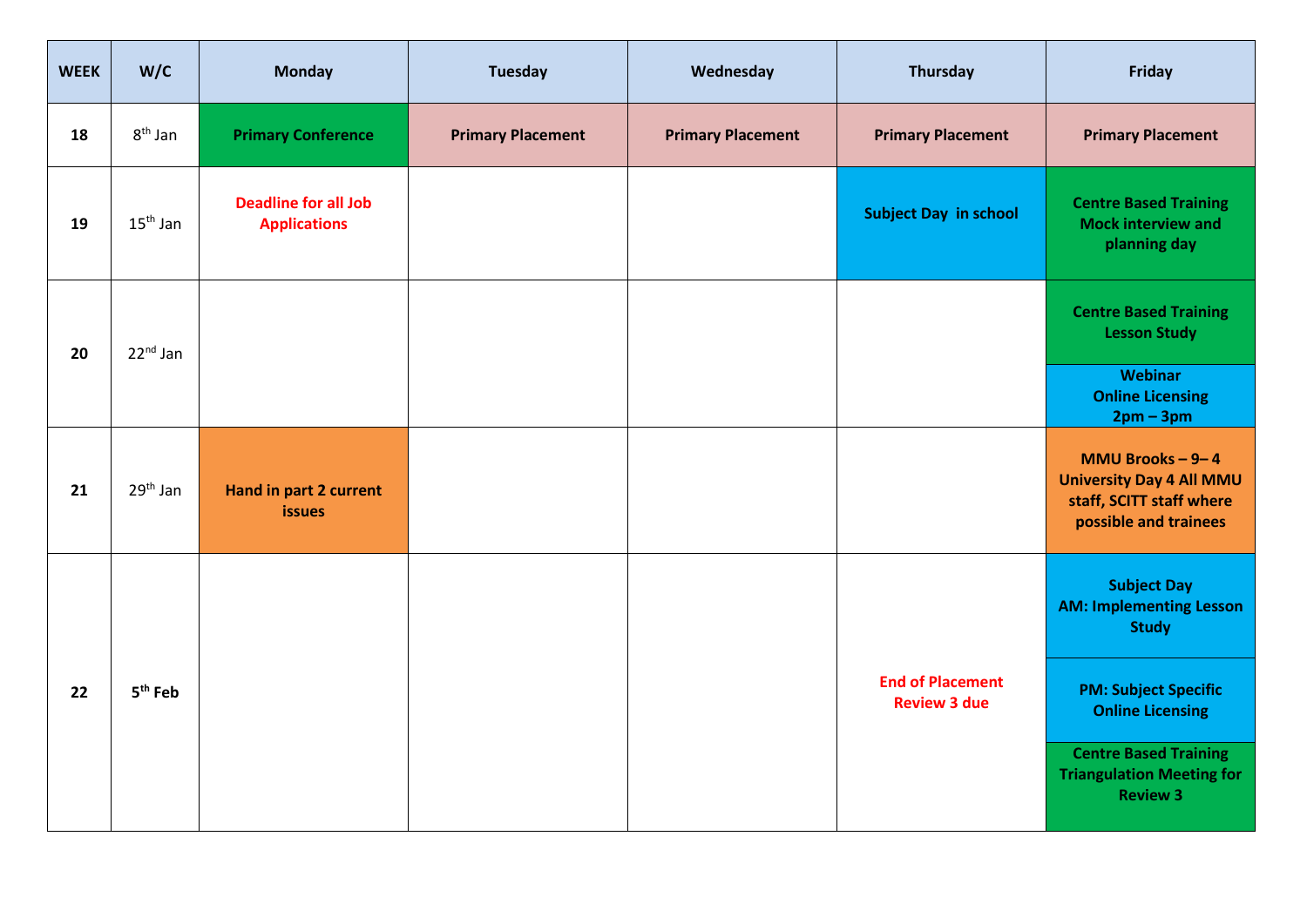| <b>WEEK</b> | W/C                  | <b>Monday</b>                                                   | <b>Tuesday</b>                 | Wednesday                                       | Thursday                                                         | Friday                                                                        |
|-------------|----------------------|-----------------------------------------------------------------|--------------------------------|-------------------------------------------------|------------------------------------------------------------------|-------------------------------------------------------------------------------|
| 23          | $12^{\text{th}}$ Feb |                                                                 |                                | <b>All Day - Professional</b><br><b>Seminar</b> |                                                                  | <b>Centre Based Training</b><br><b>AM: Questioning and</b><br><b>Dialogue</b> |
|             |                      |                                                                 | <b>Mental Health Awareness</b> |                                                 | <b>PM: Feedback on</b><br><b>Interviews/Primary</b><br>Placement |                                                                               |
| 24          | 19 <sup>th</sup> Feb | HALF TERM Monday 19th FEBRUARY 2018 - Friday 23rd FEBRUARY 2018 |                                |                                                 |                                                                  |                                                                               |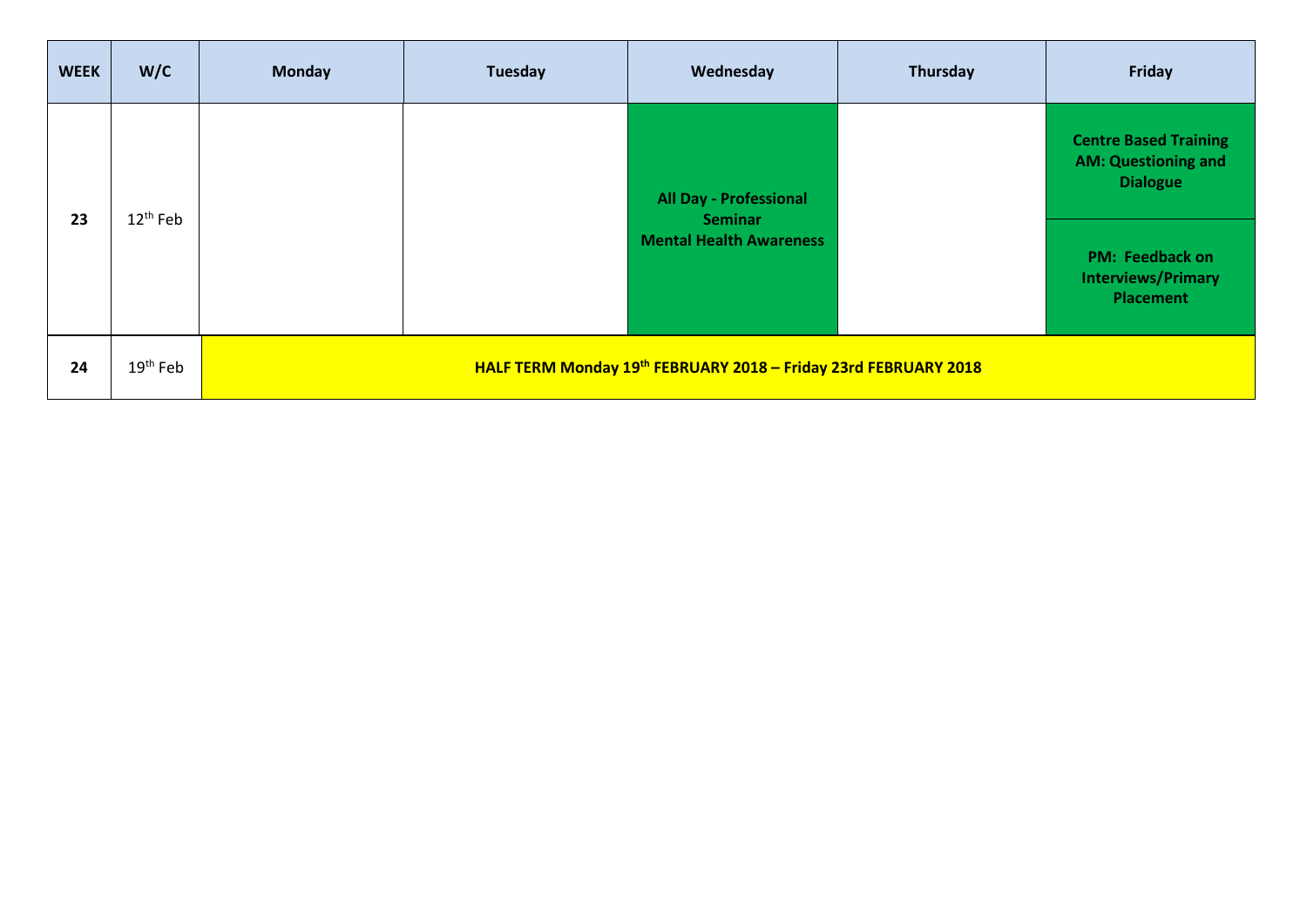|             | <b>PLACEMENT B</b>   |               |                                                                   |           |                                                                                                                     |                                                                                       |  |  |
|-------------|----------------------|---------------|-------------------------------------------------------------------|-----------|---------------------------------------------------------------------------------------------------------------------|---------------------------------------------------------------------------------------|--|--|
| <b>WEEK</b> | W/C                  | <b>Monday</b> | <b>Tuesday</b>                                                    | Wednesday | Thursday                                                                                                            | <b>Friday</b>                                                                         |  |  |
| 25          | 26 <sup>th</sup> Feb |               |                                                                   |           | <b>Complete Individual</b><br>Training plan by 2/3/2018<br><b>Deadline for Online</b><br><b>Licensing Session 1</b> | <b>Subject Day</b>                                                                    |  |  |
| 26          | 5 <sup>th</sup> Mar  |               |                                                                   |           |                                                                                                                     | <b>Centre Based Training</b><br><b>AM: Data including sub</b><br>groups               |  |  |
|             |                      |               |                                                                   |           |                                                                                                                     | <b>Centre Based Training</b><br><b>PM: Marking and Feedback</b>                       |  |  |
| 27          | $12^{th}$ Mar        |               |                                                                   |           |                                                                                                                     | <b>Centre Based Training</b><br><b>PSHE/Relationships and Sex</b><br><b>Education</b> |  |  |
| 28          | $19th$ Mar           |               |                                                                   |           | <b>End of Term</b><br><b>Review 4 due</b>                                                                           | <b>Centre Based Training</b><br><b>Sixth Form Changes and</b><br><b>Experiences</b>   |  |  |
|             |                      |               |                                                                   |           |                                                                                                                     | <b>PM: Subject Day</b>                                                                |  |  |
| 29          | $26th$ Mar           |               |                                                                   |           | <b>CLOSE FOR EASTER</b><br>THURSDAY 29 <sup>th</sup> MARCH                                                          | <b>BANK HOLIDAY</b>                                                                   |  |  |
| 30          | $2nd$ Apr            |               | EASTER HOLIDAYS - Friday 30th March 2018 - Friday 13th April 2018 |           |                                                                                                                     |                                                                                       |  |  |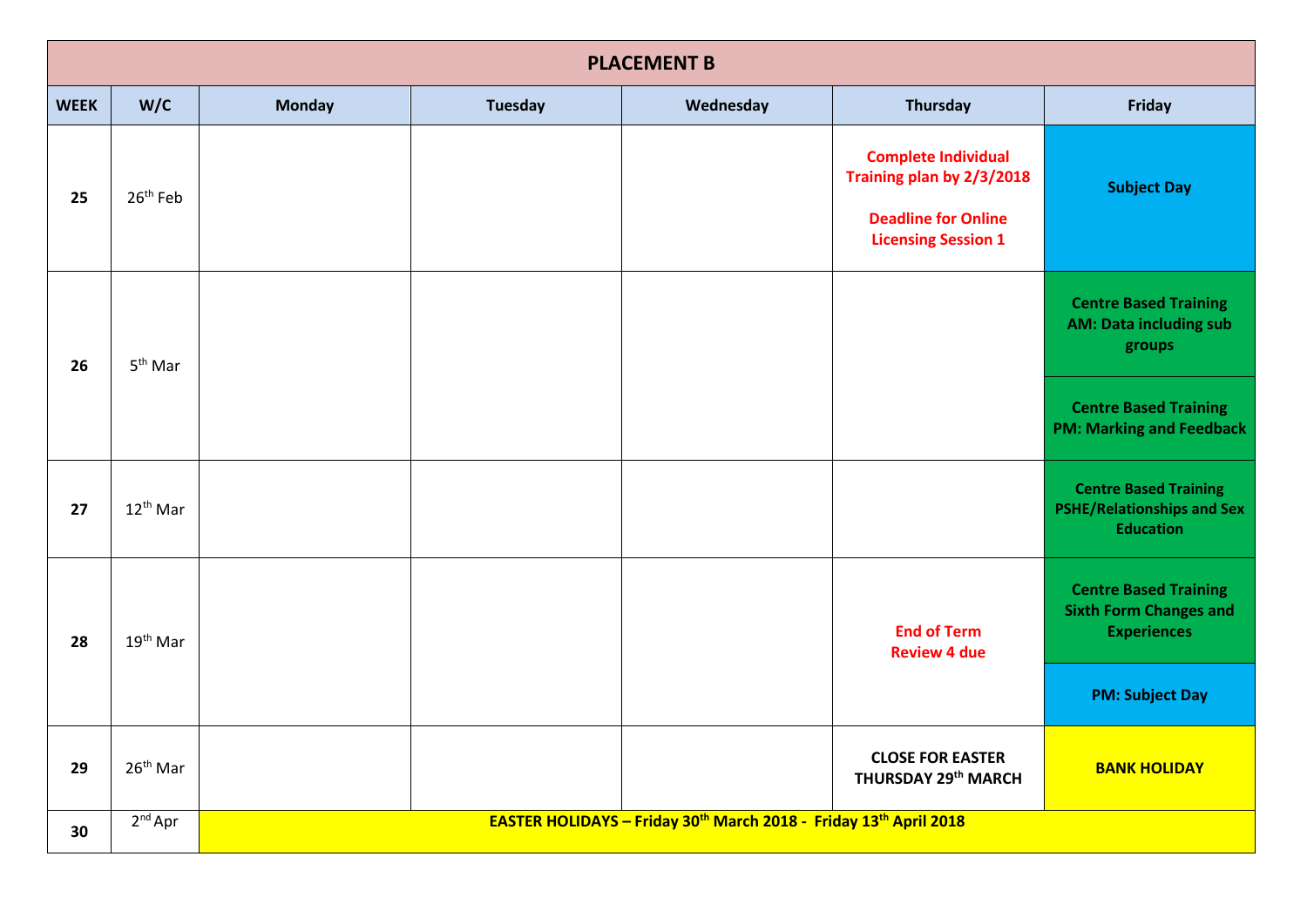| 31          | $9^{th}$ Apr         |                                                 | EASTER HOLIDAYS - Friday 30th March 2018 - Friday 13th April 2018 |                                                       |                                  |                                                                                                                                                                                          |  |  |
|-------------|----------------------|-------------------------------------------------|-------------------------------------------------------------------|-------------------------------------------------------|----------------------------------|------------------------------------------------------------------------------------------------------------------------------------------------------------------------------------------|--|--|
| <b>WEEK</b> | W/C                  | <b>Monday</b>                                   | <b>Tuesday</b>                                                    | Wednesday                                             | Thursday                         | Friday                                                                                                                                                                                   |  |  |
| 32          | $16th$ Apr           | <b>Hand in Reflective Practice</b><br>in Action |                                                                   |                                                       |                                  | <b>Centre Based Training</b><br><b>EAL at Abraham Moss</b>                                                                                                                               |  |  |
| 33          | 23rd Apr             |                                                 |                                                                   |                                                       |                                  | <b>Centre Based Training</b><br><b>EAL at Abraham Moss/</b><br>based on needs of trainee                                                                                                 |  |  |
| 34          | 30 <sup>th</sup> Apr |                                                 | <b>Mid-Term</b><br><b>Review 5 due</b>                            |                                                       |                                  | <b>Centre Based Training</b><br>Learning outside the<br>classroom                                                                                                                        |  |  |
| 35          | 7 <sup>th</sup> May  | <b>BANK HOLIDAY</b>                             |                                                                   |                                                       |                                  | AM: Subject Day                                                                                                                                                                          |  |  |
|             |                      |                                                 |                                                                   |                                                       |                                  | <b>PM: Online Licensing</b>                                                                                                                                                              |  |  |
| 36          | 14 <sup>th</sup> May |                                                 |                                                                   |                                                       |                                  | <b>Centre Based Training</b><br>AM: PSHE/Sex and<br>relationships follow up<br>training<br><b>ADHD/Dyslexia Training</b><br><b>PM: Numeracy and</b><br><b>Literacy in the Curriculum</b> |  |  |
| 37          | $21st$ May           |                                                 |                                                                   | <b>Special School Experience</b>                      | <b>Special School Experience</b> | <b>Special School Experience</b>                                                                                                                                                         |  |  |
| 38          | 28 <sup>th</sup> May |                                                 |                                                                   | HALF TERM Monday 28th MAY 2018 - Friday 1st JUNE 2018 |                                  |                                                                                                                                                                                          |  |  |